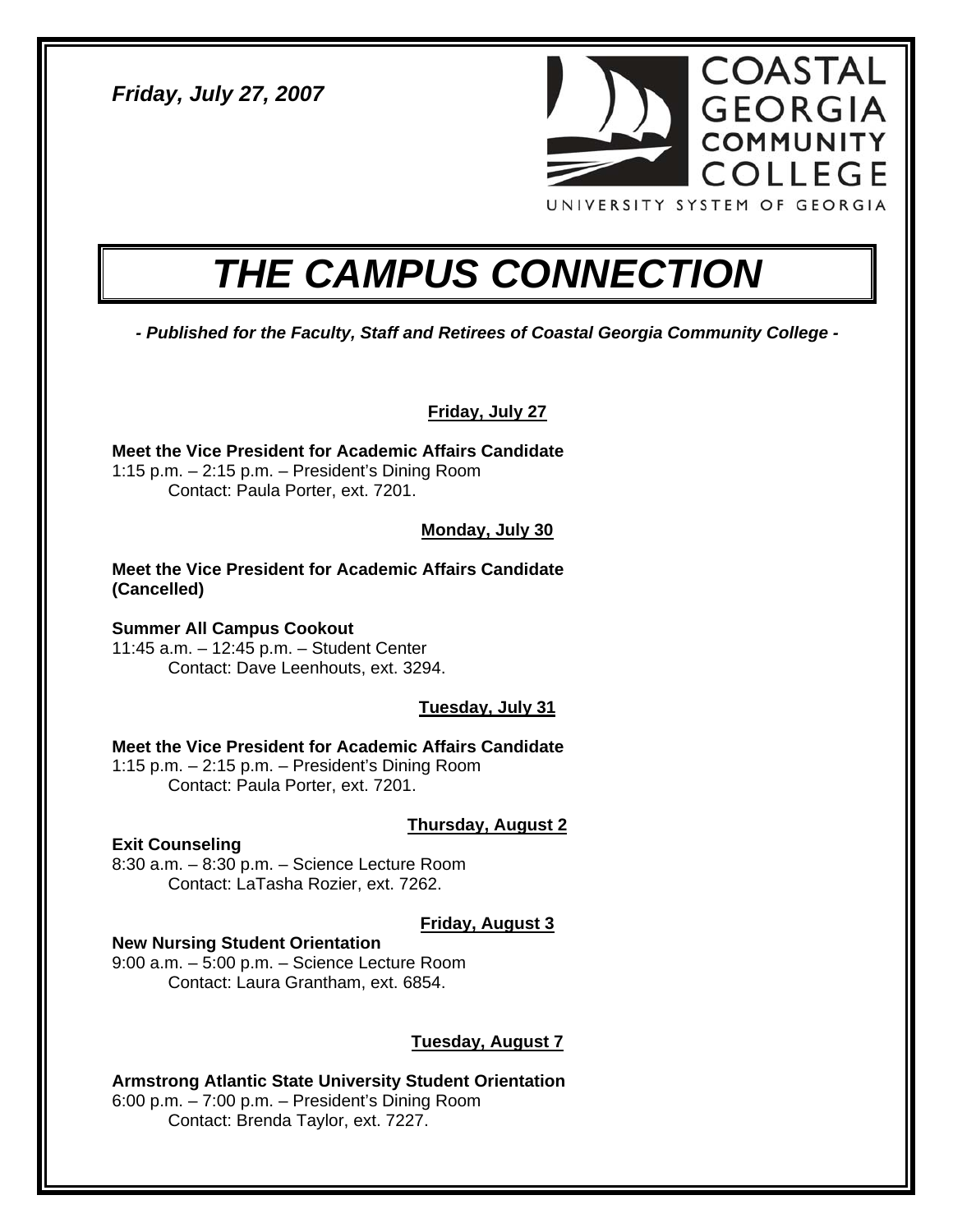#### **Wednesday, August 8**

#### **Convocation Meet & Greet**

8:00 a.m. – 9:00 a.m. – Conference Center Lobby Contact: Christine Strickland, ext. 7276.

#### **Convocation**

9:00 a.m. – Noon – Terrill Thomas Auditorium Contact: Christine Strickland, ext. 7276.

#### **Convocation Lunch**

Noon – 1:00 p.m. – Student Center Contact: Christine Strickland, ext. 7276.

**Condolences.** We would like to express our condolences to Mini Ramsey for the unexpected loss of her granddaughter, Rolanda Johnson, last week. The family has established a trust at Marshland Credit Union to cover funeral expenses. Again, our deepest sympathies are extended to the family**.** 

**Condolences.** We would like to express our condolences to the family of Deneen Knox. We were informed by the family that Ms. Knox passed away July 24. Visitation will be held **Saturday, July 28 at 2:00 pm** with Memorial Services following at **3:00 pm.** Both the visitation and service will be held at Edo Miller Funeral Home.

### *New Hires*

#### **Aaron Fuller, Jr.**

Aaron Fuller has been working for the College since May. He was recently hired as an Environmental Services Technician.

#### **Emily Abercrombie**

Emily Abercrombie joined the staff of the Library at the beginning of July. She filled the position as the Library Assistant.

#### **Kathy Price**

Kathy Price was hired to fill the Accountant II position in Business Affairs. She has been working for the College since June. Kathy is a native of Brunswick. Her business background includes MRO Buyer/Purchasing agent for the last 13 years at Jered LLC, and former Assistant Manager / Loan Officer / Bookkeeper at Glynn County Federal Employees Credit Union for 13 years. She is dedicated to working for her church as a church pianist, assistant treasurer, and counting committee chairperson. She also makes time for a large family and enjoys an assortment of crafts. She looks forward to serving the faculty, staff, and students at CGCC.

#### **Kathleen Halliwell**

Kathleen Halliwell was hired to fill the Executive Assistant to the President position. She has been working for the College since July 16. Kathleen comes to us from the University of Central Florida where she served as an Academic Advisor. Originally from Massachusetts, Kathy obtained a BS degree in Elementary Education from Salem State College and is now making her home in Brunswick.